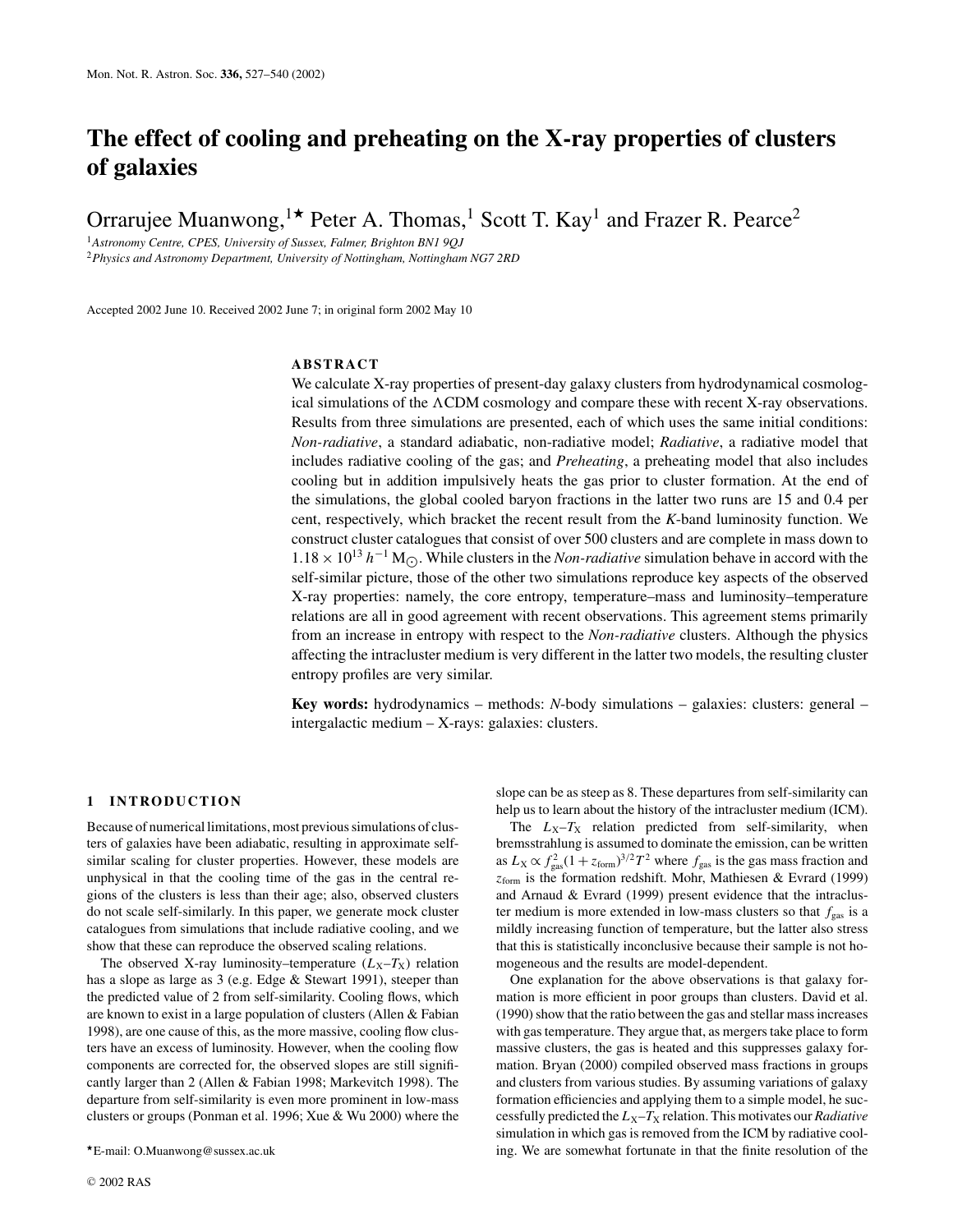simulation limits the amount of cooling (or else the vast majority of the gas would have cooled to low temperatures) and leads to a similar amount of star formation as Bryan suggests is required to reproduce the observations.

Kaiser (1991) and Evrard & Henry (1991) suggest an alternative way of expelling gas from clusters via energy injection at early times, perhaps feedback from galaxy formation. The gas does not have to be removed from the cluster entirely but only from the central regions that dominate the X-ray emission. Observational evidence is provided by Ponman, Cannon & Navarro (1999) who show that the surface brightness profiles of cool and hot systems are not scaled versions of each other and that the core entropies of low-temperature clusters are higher than can be achieved by gravitational collapse alone. It appears that the core entropy approaches a certain value, approximately 100  $h^{-1/3}$  keV cm<sup>2</sup>, at low temperature that they designate the 'entropy floor'.

For this preheating model to work, it has to happen in an optimal way, i.e. the right amount of energy has to be injected at the right time. There have been various studies which suggest that, if an energy is injected well before cluster collapse, 0.3 keV per particle is required (Lloyd-Davies, Ponman & Cannon 2000). If energy injection takes place internally, i.e. within collapsed haloes, more energy is required, 1–3 keV per particle (Lowenstein 2000; Wu, Fabian & Nulsen 2000; Bower et al. 2001). The efficiency of energy injection depends on the density of the intergalactic medium (IGM): the higher the density, the more energy is required to achieve the same entropy level. These results motivate our *Preheating* simulation in which, in addition to radiative cooling, the gas is preheated by raising the specific energy by 1.5 keV at a redshift of 4.

It has been shown that there is a need for some form of feedback energy into the ICM in order to get a suitable cooled baryon fraction (White & Frenk 1991; Cole 1991; Blanchard, Valls-Gabaud & Mamon 1992). Without such a process, too much gas would be cooled and converted into stars at high redshift. As haloes at high redshift are small and dense, cooling becomes very efficient. A vast fraction of gas is cooled into small systems, leaving only a small amount of hot gas in the haloes to form galaxies at later times, the socalled 'cooling catastrophe' (White 1992). The picture of this process is clearly in contradiction with observations as large amounts of hot baryons are observed in X-ray clusters at the present day.

Unfortunately, an accurate determination of the cooled gas fraction in clusters of galaxies is hard to obtain. From recent observations of the *K*-band luminosity function, Balogh et al. (2001) show that the global cooled baryon fraction is only about 5 per cent. Using a sample of clusters compiled by Roussel, Sadat & Blanchard (2000) and Carlberg et al. (1996), they estimated a cooled fraction of around 20 per cent for systems with  $kT = 1$  keV, decreasing to around 10 per cent at  $kT = 10$  keV. Note, however, that these results rely on extrapolating the observations out to the virial radii (by as much as a factor of 5 in radius for low-temperature systems). These observations do not preclude excess cool material in a form other than stars, such as neutral or molecular gas. Indeed, the models of Bryan (2000) and Wu & Xue (2002b) both required a cooled gas fraction in clusters of about twice the above in order to reproduce the X-ray scaling relations.

Despite this uncertainty in the cooled gas fraction in real clusters, our *Radiative* and *Preheating* simulations are likely to bracket the true value. We will show below that in all other respects the clusters in our simulations reproduce the X-ray properties of clusters extremely well. This agreement stems from the entropy profiles, which are similar in the two simulations and much shallower than in a *Non-radiative* simulation.

In Section 2, we describe the simulations and explain how we construct our simulated cluster catalogues. The properties of the ICM are presented in Section 3, and the temperature–mass and luminosity–temperature scaling relations are discussed in Section 4. Finally we summarize our conclusions in Section 5.

## **2 METHODOLOGY**

## **2.1 Simulation details**

Simulation data were generated using a parallel implementation of the HYDRA code (Couchman, Thomas & Pearce 1995; Pearce & Couchman 1997), which uses the adaptive particle– particle/particle–mesh  $(AP<sup>3</sup>M)$  algorithm to calculate gravitational forces (Couchman 1991) and smoothed particle hydrodynamics (SPH) to model hydrodynamical forces. Our implementation of SPH is similar to that used by and discussed in Thacker & Couchman (2001).

Results are presented assuming a flat, low-density cosmology, setting the density parameter  $\Omega_0 = 0.35$ , Hubble constant  $h = 0.71$ <sup>1</sup> cosmological constant  $\Omega_{\Lambda} = \Lambda/3H_0^2 = 0.65$ , baryon density  $\Omega_b = 0.019 h^{-2}$ , cold dark matter power spectrum shape parameter  $\Gamma = 0.21$  and normalization  $\sigma_8 = 0.9$ . The initial density field was realized by perturbing  $4096 000 (160<sup>3</sup>)$  particles each of dark matter and gas from a regular cubic mesh of comoving length, 100 *h*−<sup>1</sup> Mpc. Thus, dark matter and gas particle masses are approximately  $2.1 \times 10^{10}$  *h*<sup>−1</sup> M<sub> $\odot$ </sub> and  $2.6 \times 10^{9}$  *h*<sup>−1</sup> M<sub> $\odot$ </sub> respectively. Each simulation was then evolved to  $z = 0$ , typically taking around 2000 steps, using 64 processors on the Cray T3E at the Edinburgh Parallel Computing Centre. The gravitational softening length was fixed at  $\epsilon = 50 h^{-1}$  kpc in comoving coordinates (equivalent Plummer value) until  $z = 1$ , after which it was fixed in physical coordinates at  $\epsilon = 25 h^{-1}$  kpc until  $z = 0$ . This choice prohibited unwanted relaxation effects (see below).

In this paper we study three simulations that differ only in the manner in which the gas particles are cooled and heated:

*Non-radiative.* This simulation does not contain any radiative cooling, and heating occurs solely by adiabatic compression and shock heating. As discussed previously (Thomas et al. 2001, hereafter T2001; Muanwong et al. 2001, hereafter M2001), this run does not provide an accurate physical description of clusters since gas with short cooling times cannot cool, but it serves as a useful model for comparison and to test numerical effects.

*Radiative.* In this simulation the gas was allowed to cool radiatively, using cooling tables from Sutherland & Dopita (1993). We adopted a global gas metallicity of  $Z = 0.3(t/t_0) Z_{\odot}$ , where  $t/t_0$  is cosmic time in units of the present value. Material that had cooled (identified as all gas particles with overdensities  $\delta > 1000$  and temperatures  $T < 1.2 \times 10^4$  K) was identified on each step, and groups of 13 particles within a softening length were merged into single collisionless particles (hereafter referred to as 'galaxy fragments'). Fragments could subsequently accrete more cooled gas (within a softening length) but not merge with other fragments. We do not discuss the properties of these galaxy fragments in this paper.

*Preheating.* This is identical to the *Radiative* run, except that all gas particles were impulsively heated by adding 1.5 keV of thermal energy at  $z = 4$ , corresponding to an increase in temperature of approximately  $1.2 \times 10^7$  K.

<sup>1</sup> We define  $h = H_0/100$  km s<sup>-1</sup> Mpc<sup>-1</sup>.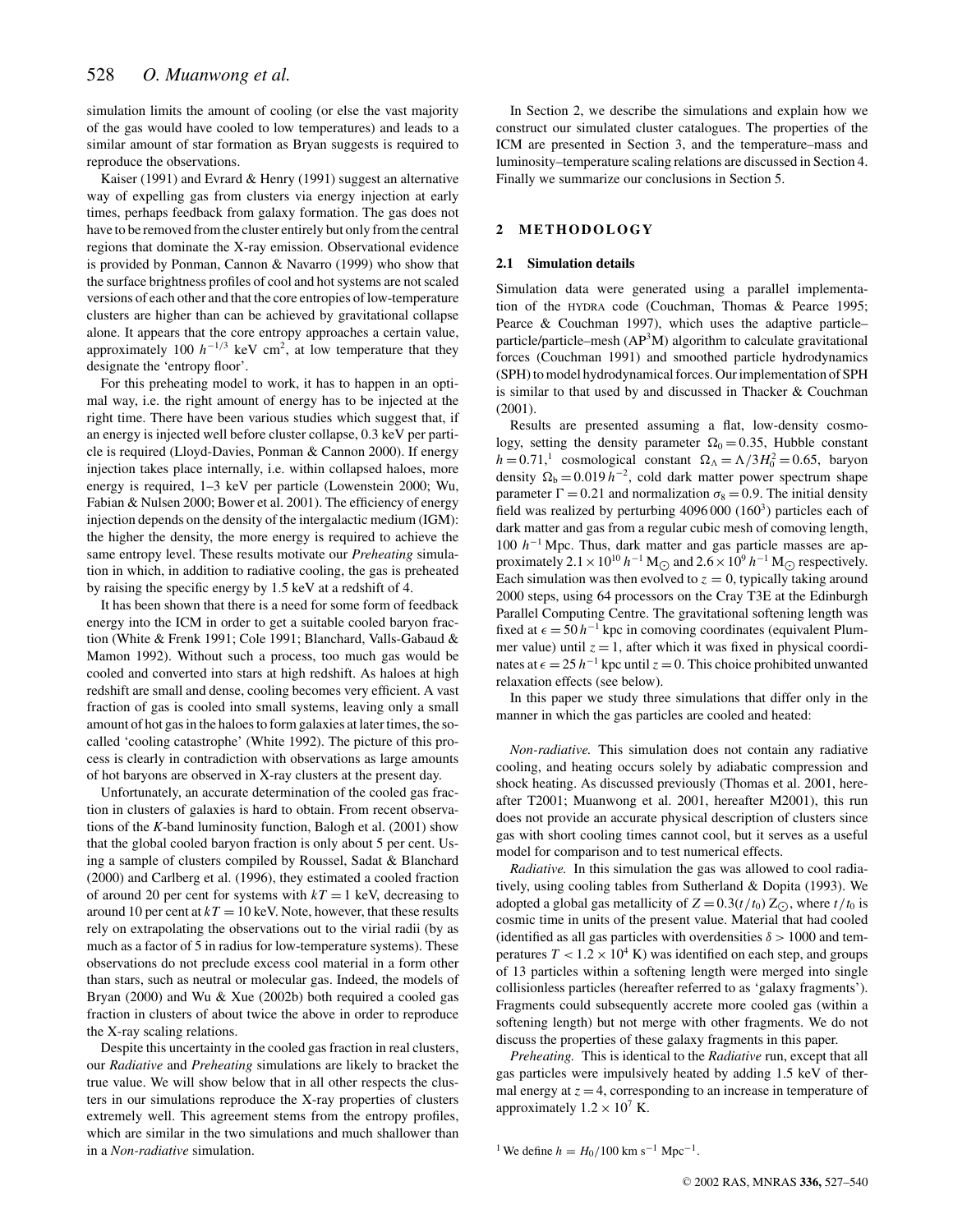As we shall see, both the *Radiative* and *Preheating* runs reproduce the observed cluster scaling relations but contain vastly different amounts of cooled gas.

#### **2.2 Cluster identification**

In this paper, we present results only for clusters at  $z = 0<sup>2</sup>$  Clusters are identified using an identical procedure to that used by M2001, as described below.

First, we create a minimal spanning tree of all dark matter particles whose density exceeds 317 times the mean dark matter density in the box. (For a spherical top-hat model, this is equal to the mean density within virialized regions, although the precise density used does not matter at this stage.) We then define a maximum linking length equal to  $0.5(317)^{-1/3}$  times the mean interparticle separation and use this to split the minimal spanning tree into clumps of particles that serve as potential sites of clusters. The centre of each clump is defined as the position of the densest dark matter particle; then a sphere is grown around all particles until radii are found that enclose average overdensities of 111 (i.e.  $317\Omega_0$ ), 200, 500, 1000 and 2500 relative to the critical density,  $\rho_{cr} = 3H_0^2/8\pi G$ . Clumps are written into the cluster catalogues provided that they contain a mass equivalent to at least 500 particles each of gas and dark matter within these radii, and that their centres are not located within a more massive cluster.

As we are interested in the X-ray properties of clusters, we did consider using gas particles rather than dark matter particles to define the cluster centre. However, we decided against this for two reasons: first, in runs with radiative cooling the densest gas particle was often located in the outskirts of the cluster as defined by the dark matter; secondly, it made it hard to compare clusters from different simulations that had similar dark matter distributions but very different gas ones.

The catalogues are complete in mass down to  $1.18 \times$ 10<sup>13</sup> *h*<sup>−1</sup> M<sub>.</sub>. Our final catalogues for each simulation have of the order of 530, 460, 350, 250 and 150 clusters within the overdensities mentioned above, respectively. Although we do not report on them in this paper, we have also created cluster catalogues for a large number of higher redshifts, and all the catalogues are available on-line. $3$ 

#### **2.3 Numerical heating**

When undertaking an *N*-body simulation, it is crucial to use an appropriate gravitational softening length (see, for example, T2001). Ours is chosen following the Thomas & Couchman (1992) criterion such that the smallest clusters in all simulations presented here have two-body relaxation times of at least five times the age of the Universe. Also, for a metallicity  $Z = 0$ , the mass of each dark matter particle is approximately equal to the critical mass, as estimated by Steinmetz & White (1997), above which there would be enough spurious numerical heating to suppress cooling within the haloes. This is the most conservative case, since  $Z > 0$  when the first resolved haloes form in the simulations.

As a check on the degree of numerical heating in our simulations, we plot in Fig. 1 the ratio of the total specific energy of the gas,  $\epsilon_{\rm gas}$ , to that of the dark matter,  $\epsilon_{dm}$ , as a function of mass,  $M_{vir}$ , contained within the virial radius,  $r_{\text{vir}}$  (defined as the radius that encloses a mean overdensity of 111 times the critical density, in accord with

<sup>2</sup> For clarity, we choose not to discriminate between groups and clusters, and use only the latter term.

<sup>3</sup> http://virgo.sussex.ac.uk/



**Figure 1.** Ratios between the specific energy of the gas and the dark matter within the virial radii of clusters in the (a) *Non-radiative* and (b) *Radiative* simulations. The filled triangles correspond to clusters that show significant velocity substructure, as described in the text.

Section 2.2). The specific energy of the gas consists of the kinetic and thermal contributions of hot gas particles (throughout this paper we use the term 'hot gas' to mean gas particles with temperatures in excess of  $10^5$  K) with masses  $m_i$ , speeds  $v_i$  (relative to the cluster mean) and temperatures  $T_i$ :

$$
\epsilon_{\rm gas} = \frac{\sum_i m_i \left(\frac{1}{2} v_i^2 + 3kT_i/2\mu m_{\rm H}\right)}{\sum_i m_i},\tag{1}
$$

where  $\mu m_\text{H}$  is the mean molecular mass, which we take to be 10<sup>-24</sup> g for a cosmic mix of elements. (Note that we assume the ratio of specific heats,  $\gamma = 5/3$ , corresponding to a monatomic ideal gas.) The specific energy of the dark matter particles can similarly be written as

$$
\epsilon_{\rm dm} = \frac{\sum_{i} \frac{1}{2} m_i v_i^2}{\sum_{i} m_i}.
$$
\n(2)

In the *Non-radiative* simulation, the ratio of specific energies (top panel of Fig. 1) is independent of cluster mass. The outliers that have the highest and lowest values of the energy ratio in the figures are subclumps that are falling into large neighbouring clusters. We illustrate this by using solid triangles to denote clusters where the mean relative velocity of the gas and dark matter is more than 0.1 times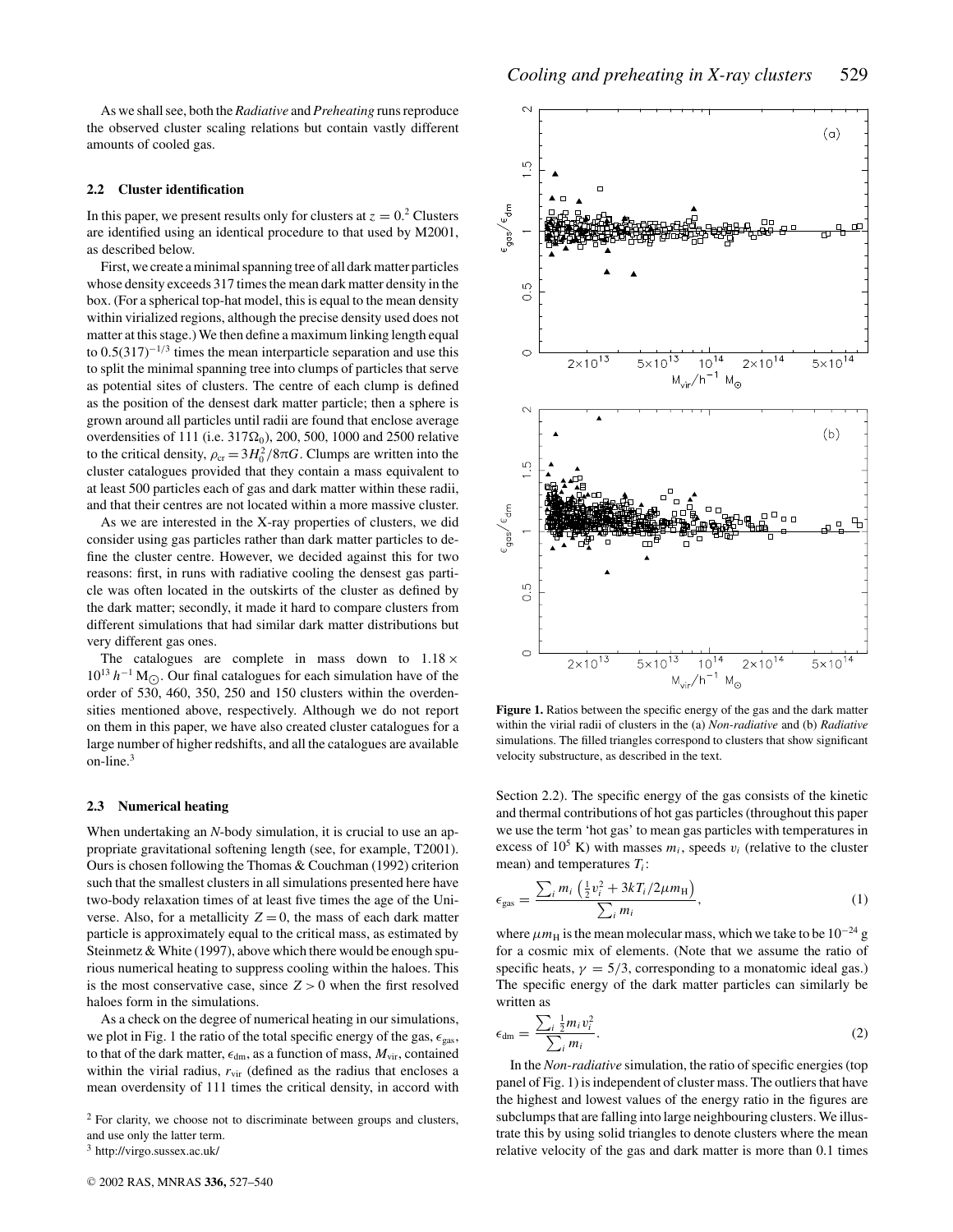

**Figure 2.** Averaged profiles of specific energy of the gas,  $\epsilon_{\text{gas}}$ , and the dark matter,  $\epsilon_{dm}$ , and the ratio between the two, for the 10 least-massive clusters in the *Non-radiative* simulation. The units are defined in the usual manner of X-ray observations in *kT* units, such that  $kT = \frac{2}{3}\mu m_{\text{H}}\epsilon$ . The vertical line indicates the softening length.

the velocity dispersion of the cluster (and in fact one of the open squares that lie above the mean relation designates a cluster that only just failed this cut). When radiative cooling is included (lower panel), the gas component is found to have a higher specific energy than the dark matter and the ratio increases with decreasing mass; similar results are found for the *Preheating* simulation. This result shows that radiative cooling leads to mass deposition and, paradoxically, a heating of the residual ICM through adiabatic compression, a result first demonstrated in a cosmological simulation by Pearce et al. (2000, although see also Knight & Ponman 1997). In any event, the difference between the two panels shows that physical heating processes overwhelm numerical ones in our simulations.

To test our results further, we show in Fig. 2 average energy profiles for the 10 smallest clusters in the *Non-radiative* simulation. The specific energies of the gas and dark matter follow each other well at all radii and show no evidence for an increase in gas specific energy over that of the dark matter near the centres of the clusters.

## **3 PROPERTIES OF THE INTRACLUSTER MEDIUM**

#### **3.1 Baryon fractions**

In this section, we look at the relative distribution of baryons and dark matter in the simulated clusters. Fig. 3(a) shows the baryon fraction within the virial radius, in units of the global baryon fraction, for the *Non-radiative* simulation. Note that, even for the largest clusters in our catalogues, the ICM is more extended than the dark matter. This is because, for a given specific energy (see Fig. 1), the gas is better able to support itself in the gravitational potential than the dark matter. The effect is more pronounced in smaller clusters, although this may be an artefact of poorer resolution in these objects.

In the *Radiative* run (Fig. 3b), the total baryon fraction in the clusters is almost unchanged. However, the mass fraction of hot gas (i.e. the hot intracluster medium that gives rise to X-ray emission) is much reduced, especially in the low-mass clusters. The *Preheating* run (Fig. 3c) also reduces the hot gas fraction in the centres of clusters, but it does so by a different mechanism. Instead of turning hot



**Figure 3.** Mass fractions of hot gas (solid circles), cold gas (open circles) and the total fractions (squares) within the virial radius of clusters in the (a) *Non-radiative*, (b) *Radiative* and (c) *Preheating* simulations.

gas into cooled gas (which term we take to include stars and galaxies), it heats it up and expels it from the cluster core. In low-mass clusters, the gas is expelled from the cluster altogether, resulting in a reduced baryon fraction within the virial radius, whereas in highmass clusters it is merely redistributed to larger radii but remains within the cluster.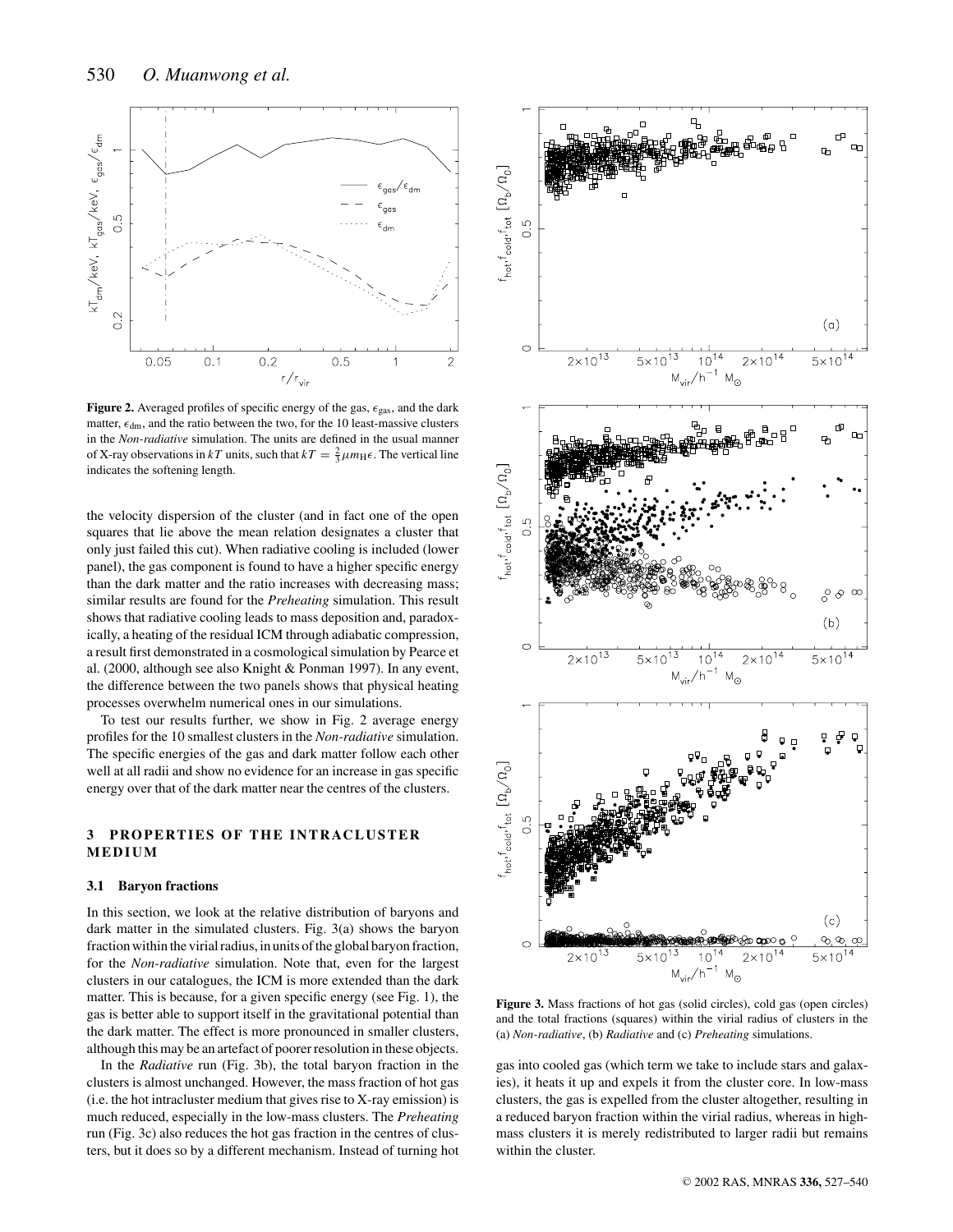Neither the *Radiative* nor the *Preheating* runs give the correct fraction of cooled gas. The global cooled fraction in the box is 15 per cent for the former and 0.4 per cent for the latter. However, we will show later that the X-ray properties of the clusters from the two simulations are very similar because they both have similar entropy profiles. Only when we look at the outer parts of clusters can the two be easily distinguished.

## **3.2 The entropy of intracluster gas**

For a given gravitational potential, the spatial distribution of the ICM in hydrostatic equilibrium is determined by its entropy (plus one normalization condition such as the pressure at, or the total mass within, the virial radius). Higher entropies correspond to more extended gas distributions, and, in particular, a high core entropy leads to a reduction in the gas density near the centre of the cluster and hence a much reduced X-ray luminosity.

In this paper, we follow the usual practice in observational Xray papers and work not with entropy but with the closely related quantity

$$
s_X(r) = \frac{kT_X(r)}{n_e(r)^{2/3}},
$$
\n(3)

where  $n_e$  is the electron density and  $T_X$  is the emission-weighted X-ray temperature,

$$
T_X = \frac{\sum_i m_i \rho_i \Lambda_{\text{soft}}(T_i, Z) T_i}{\sum_i m_i \rho_i \Lambda_{\text{soft}}(T_i, Z)}.
$$
\n(4)

Here  $m_i$ ,  $\rho_i$  and  $T_i$  are the mass, density and temperature of the hot gas particles that contribute to the X-ray emission, *Z* is the metallicity, and  $\Lambda_{\text{soft}}$  is the cooling function from Raymond & Smith (1977) in the soft band, 0.3–1.5 keV. (For a fully ionized plasma with a cosmic distribution of helium, then  $n_e \approx 0.88 \rho/m_H$ .)

In the absence of radiative cooling, the entropy of the gas can only increase through shock heating associated with mergers and accretion. Within any given cluster, there will be a range of entropies, with a positive entropy gradient from the centre outwards (this comes about both because shock heating is more effective for material accreted later and because any other distribution is convectively unstable). For a self-similar cluster population for which we measure *s*<sup>X</sup> at some fixed fraction of the virial radius (and hence the same value of  $n_e$  for each), then  $s_X \propto T_X$ . In a real cluster population this proportionality will not be exact because the profiles are not exactly self-similar [the 'concentration' varies with mass (see e.g. Navarro, Frenk & White 1997; T2001)], but it will nevertheless hold to good approximation.

However, this self-similarity does not seem to extend down to lowmass clusters and groups. Ponman et al. (1999) and Lloyd-Davies et al. (2000) found that, when measuring the entropy at a fiducial radius of  $0.1r_{\text{vir}}$ , which they termed the 'core entropy', hot clusters appeared to follow the prediction from self-similarity whereas cool clusters lay above it. (We note that the term 'core entropy' does not imply that clusters show a constant entropy in the innermost regions – they do not. It is used as a loose term to define the entropy outside the central cooling region but still near the centre of the cluster.) Although the observations are not very precise, a rough interpretation is that the core entropy flattens off and approaches a constant value, termed the 'entropy floor', in small systems. Ponman et al. (1996) attributed this effect to preheating of the intergalactic medium before cluster formation (and thus motivated the*Preheating* model in this paper).

In this section, we calculate the core entropy of our clusters in a similar way as in the above observations. We average the value of  $s<sub>X</sub>$ in a spherical annulus centred on  $0.1r_{\text{vir}}$  and of width  $\Delta r = 0.02r_{\text{vir}}$ (there are various other ways of doing this averaging, but they all give similar results). We note that  $0.1r_{\text{vir}}$  is about twice the softening length for the smallest clusters in our catalogues.

The core entropies of the clusters in the three simulations are plotted against their X-ray temperatures in Fig. 4. Also shown is an approximate fit to the observed relation from Ponman et al. (1999, solid curves) and the prediction from the non-radiative numerical simulations of Eke, Navarro & Frenk (1998, dashed lines). In the *Non-radiative* run (Fig. 4a), the core entropy follows the self-similar relation well, albeit with large scatter. On the other hand, the core entropies of clusters in the *Radiative* and *Preheating* simulations (Figs 4b and c, respectively) are in good agreement with the observations (solid curves). In the *Preheating* simulation, the excess entropy relative to the self-similar prediction is due to the increase in energy of the gas at  $z = 4$  (given that radiative losses in this simulation are negligible, the excess entropy is conserved). The agreement of the*Radiative* simulation with observations, however, is somewhat fortuitous: in the absence of some form of feedback mechanism, the amount of gas that cools to low temperatures is determined only by the resolution of the simulation and the imposed metallicity of the gas.

#### **3.3 Entropy and temperature profiles**

Fig. 5 shows entropy profiles for high- and low-mass clusters from each simulation. The entropy is defined as in equation (3) except that we use the mass-weighted rather than the emission-weighted temperature. The high-mass cluster is the third largest in the box and was chosen because the two most-massive clusters show significant amounts of substructure within their virial radii; even for this cluster, however, there is an obvious subclump at about  $0.7r_{\text{vir}}$  that significantly distorts the entropy profile in the *Non-radiative* simulation. The low-mass profiles were constructed by averaging the profiles of the 10 lowest-mass clusters in each simulation that did not show significant substructure – only about half the clusters were deemed acceptable. Thus neither panel is representative of a typical cluster in our simulations as most have much more substructure than is visible here.

First note that the entropy profiles of the three runs roughly match for the massive cluster at radii greater than  $0.3r_{\text{vir}}$ . The differences are due to different amounts of cool gas in subclumps that permeate the outer regions of all clusters. Within this radius, the *Radiative* and *Preheating* runs have significantly higher entropy than the *Nonradiative* one. For the*Preheating* run, this excess entropy arises from the energy injection at  $z = 4$  and is subsequently almost unchanged, except for a slight decrease within  $0.04r_{\text{vir}}$ , where radiative cooling has had a small effect. The entropy increase in the *Radiative* simulation, although it follows that in the *Preheating* run closely, comes about through an entirely different mechanism, namely inflow of high-entropy gas to replace low-entropy gas lost via cooling. That the two agree is coincidental except inasmuch as we have chosen the simulation parameters such that the two runs have similar X-ray properties.

For the low-mass clusters the behaviour is similar, except that the excess entropy extends out to a larger fraction of the virial radius. The *Radiative* and *Non-radiative* runs have converged by  $r = 2r_{\text{vir}}$ since cooling is efficient only in the centre of the cluster. In the *Preheating* run, however, the excess entropy is still apparent beyond  $2r_{\text{vir}}$  as the entropy was increased for all of the gas.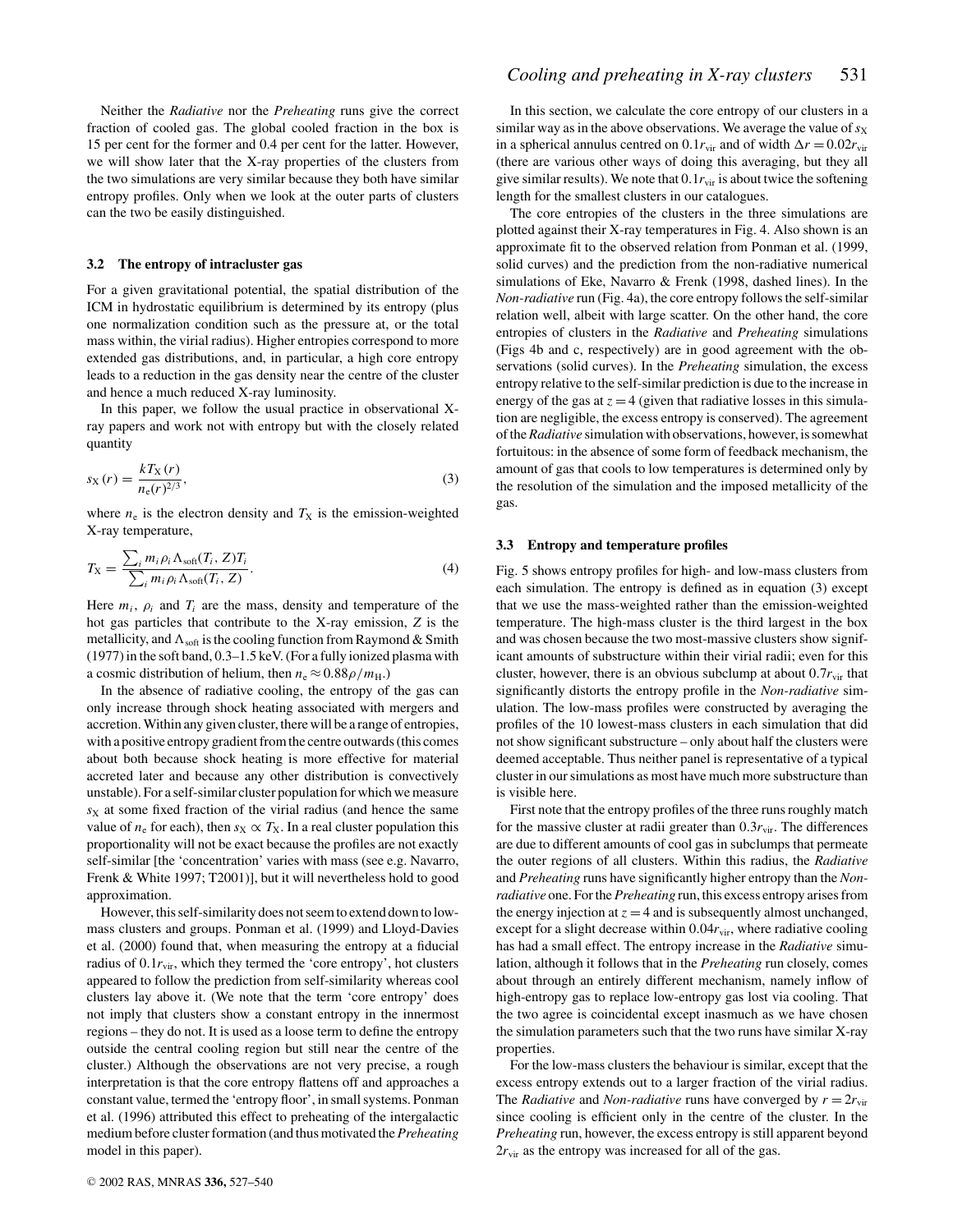

Figure 4. Core entropy at  $0.1r_{\text{vir}}$  versus X-ray temperature for clusters in the (a) *Non-radiative*, (b) *Radiative*, and (c) *Preheating* simulations. The straight dashed line is the self-similar relationship from the simulations of Eke et al. (1998). The solid curve is an approximate fit to the Ponman et al. (1999) data points from their fig. 2.

For all clusters in the *Preheating* simulation, the excess entropy is much less than expected for gas at the mean density of the box at the time of preheating (about 770  $h^{-1/3}$  keV cm<sup>2</sup>). This is because the intracluster gas at  $z = 0$  was already in overdense structures by



**Figure 5.** The entropy profiles in each of the three simulations of (a) the third most-massive and (b) the 10 least-massive clusters that did not show significant substructure. The long dash-dotted line indicates the gravitational softening length. Bins were chosen so as to average over at least 32 particles near the cluster core, with more further out.

 $z = 4$ . For example, the average density of the gas in the 10 leastmassive clusters is about 20 times the mean gas density at  $z = 4$ . Thus, the additional energy injected into the gas only increased the entropy by approximately 100  $h^{-1/3}$  keV cm<sup>2</sup>, as is evident from Fig. 5.

Fig. 6 shows mass-weighted temperature profiles for the same clusters as in Fig. 5. Emission-weighted temperatures are similar to these in the inner parts of clusters but decline more rapidly in their outer regions owing to the presence of dense, cool subclumps. Note that the excess temperature in the intracluster medium in the *Preheating* simulation is much less than 1 keV/*k*, except near the cores of the largest clusters. Thus, the gas must have cooled adiabatically, flowing out of clusters and reducing its density, since the time it was heated. By contrast, the gas in the *Radiative* run has flowed inwards, raising its temperature by adiabatic compression.

In their inner regions, the clusters are approximately isothermal. However, the gas temperature declines rapidly at large radii, typically dropping by a factor of 2–3 from its peak out to the virial radius, in agreement with results from previous simulations (e.g. Frenk et al. 1999). Recent observational evidence finds no evidence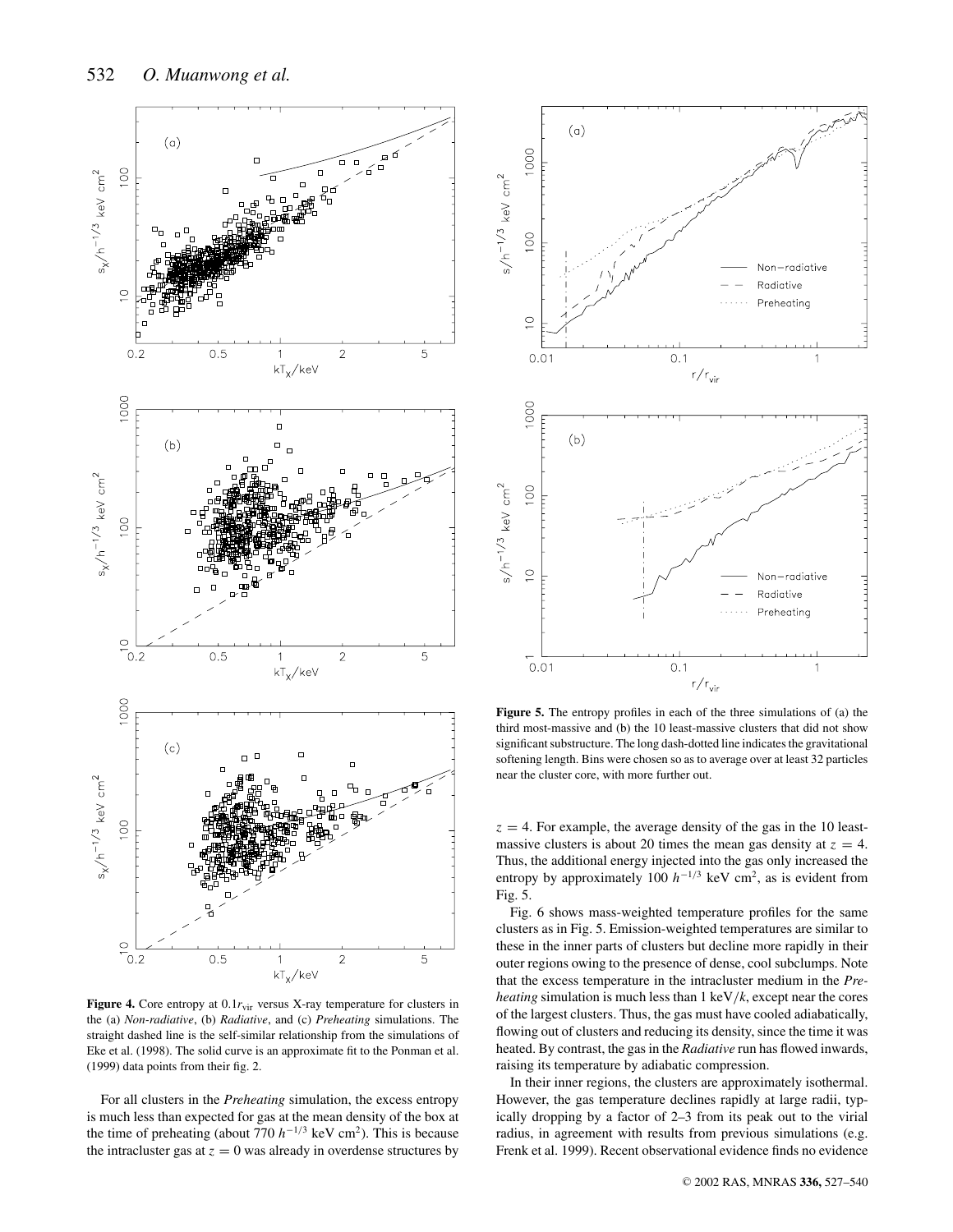

**Figure 6.** The mass-weighted temperature profiles of (a) the third mostmassive and (b) the 10 least-massive clusters that did not show significant substructure. The long dash-dotted line indicates the gravitational softening length. Bins were chosen so as to average over at least 32 particles near the cluster core, with more further out.

of departures from isothermality of X-ray clusters (Irwin, Bregman & Evrard 1999; White 2000; see, however, Markevitch 1998) but only probe out to about  $0.4r_{\text{vir}}$ , just where the temperature profiles steepen. If these observations can be extended out to larger radii, then this would be a strong test of the models.

## **3.4 Surface brightness profiles**

X-ray surface brightness profiles for the third most-massive cluster and an averaged low-mass cluster are shown in Fig. 7. Note, once again, the significant substructure that is present even in these profiles that have been specially selected to be as smooth as possible. This substructure is particularly prevalent in the X-ray surface brightness because of its weighting with the square of the gas density.

The total masses in the intracluster medium within the virial radius of the massive cluster in the *Preheating* and *Non-radiative* simulations are roughly equal, yet the *Non-radiative* simulation has a higher surface brightness at all radii – this is because of emission from high-density gas in subclumps that is heated and expelled in the *Preheating* run.



**Figure 7.** The averaged X-ray surface brightness profiles in the 0.3–1.5 keV band in each of the three simulations of (a) the third most-massive and (b) the 10 least-massive clusters that did not show significant substructure. The long dash-dotted line indicates the gravitational softening length. Bins were chosen so as to average over at least 64 particles near the cluster core, with more further out.

The isothermal- $\beta$  model (Cavaliere & Fusco-Femiano 1976) is commonly used to estimate cluster masses. The model assumes a halo to be a spherical, isothermal sphere. The surface brightness profile of an isothermal gas in hydrostatic equilibrium within such a halo is

$$
\Sigma_X(R) = \Sigma_X(0)[1 + (R/R_c)^2]^{1/2 - 3\beta_{\text{fit}}},\tag{5}
$$

where  $R_c$  is the X-ray core radius. It is not at all obvious that equation (5) provides a good description of the surface brightness profiles in real clusters. These often fail to flatten in their inner regions as much as is predicted by equation (5), so the central regions are then omitted from the fitting and the excess emission over the isothermal- $\beta$  model is attributed to a cooling flow. Furthermore, the outer radius to which one can measure the surface brightness accurately is only a small fraction of the virial radius and depends upon the size and distance of the cluster.

We now estimate the values of  $\beta_{\text{fit}}$  for our simulated clusters. Then later, in Section 4.1, we will test the reliability of cluster masses deduced using the isothermal- $\beta$  model. An accurate comparison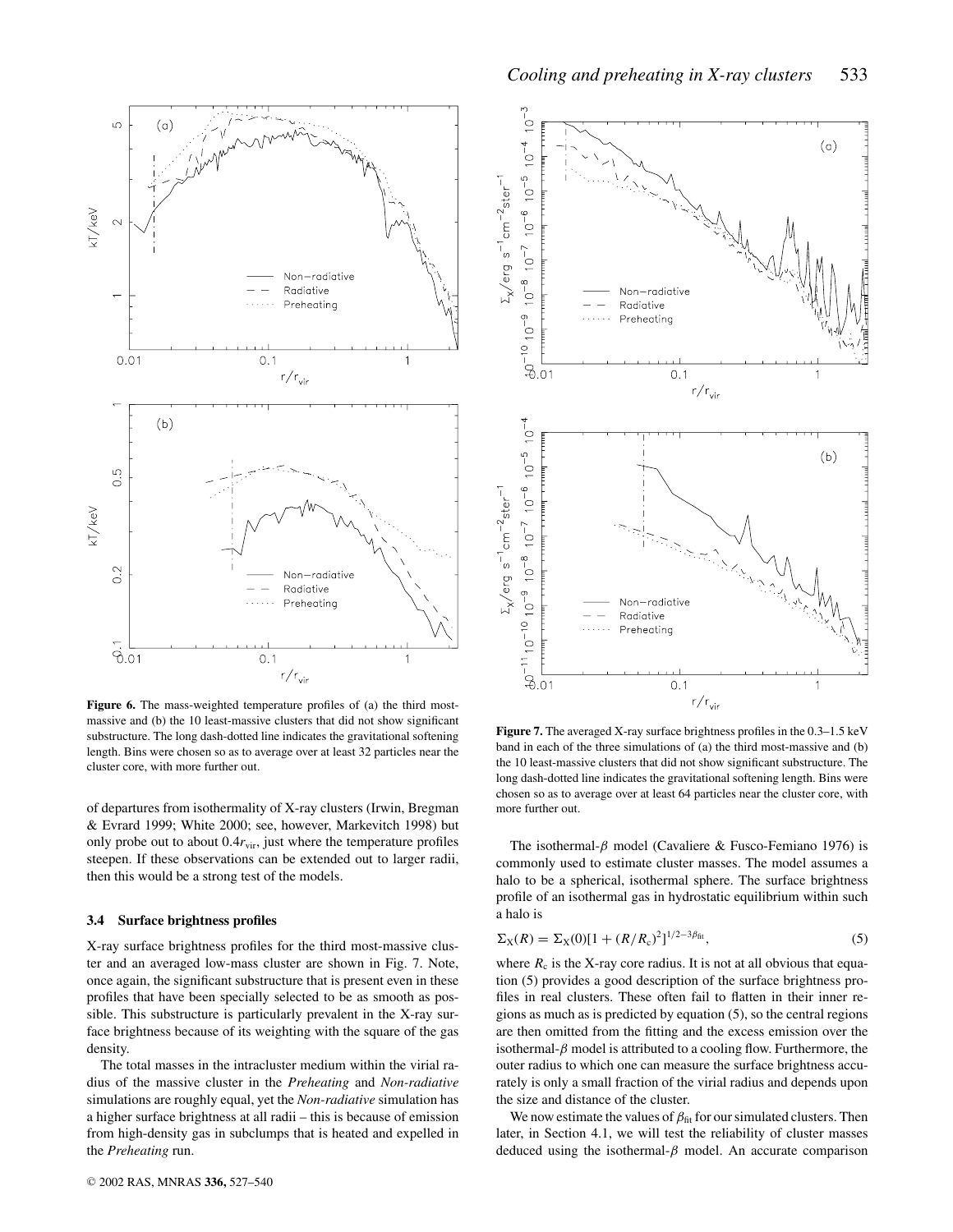with X-ray observations would require us to produce mock X-ray data from our simulations, with appropriate particle backgrounds, etc., and then to run these through the X-ray analysis software. We do not yet have the tools to do this, so instead adopt a simpler procedure that is robust even in the presence of substructure. As seen in Fig. 7, the surface brightness profiles of the simulated clusters fluctuate, even well within the virial radius. In order to smooth the profiles, we integrate them inwards to obtain a cumulative luminosity profile. Using the isothermal- $\beta$  model, this can be expressed as

$$
L_X(>R) = L_X(0)[1 + (R/R_c)^2]^{3/2 - 3\beta_{\text{fit}}},\tag{6}
$$

where *R* denotes a two-dimensional, projected radius. We need a statistic that is insensitive to emission from the outer parts of clusters (where most of the substructure originates) and from a possible central cooling flow. One such is

$$
\mathcal{L} = \frac{L_X(>R_{\text{mid}}) - L_X(>R_{\text{out}})}{L_X(>R_{\text{in}}) - L_X(>R_{\text{out}})},\tag{7}
$$

which depends only on the flux between  $R_{\text{in}}$  and  $R_{\text{out}}$ , where  $R_{\text{in}}$  $R_{\text{mid}} < R_{\text{out}}$ .

In our fits, we fix  $R_{\text{out}} = 0.4r_{200}$ , which is approximately equal to the outer extent of observed X-ray surface brightness profiles. We also fix  $R_{\text{in}} = R_{\text{c}} = R_{\text{KS}}$ , where  $R_{\text{KS}}$  is based on the model of Komatsu & Seljak (2001). They determined a relationship between the core radius of the X-ray emission and the concentration parameter of the dark matter density profile (Navarro et al. 1997),

$$
R_{\rm KS} \approx 0.4r_{500}/c,\tag{8}
$$

where

$$
c = 6 \left( \frac{M_{\rm vir}}{10^{14} \, h^{-1} \, \text{M}_{\odot}} \right)^{-1/5} . \tag{9}
$$

[We note that Komatsu & Seljak (2001) inadvertently put the factor of 0.4 above into the denominator rather than the numerator in equation (8); the expression as we give it is compatible with their fig. 13.] Finally, we take  $R_{mid} = 0.15r_{200}$  and then solve equations (6) and (7) for  $\beta_{\text{fit}}$  with the results shown in Fig. 8.

The first thing to note is the scatter in the calculated values of  $\beta_{\text{fit}}$ . This is because individual surface brightness profiles are very noisy as a result of the presence of substructure. Secondly, there is a trend for the mean value of  $\beta_{\text{fit}}$  to decrease with decreasing temperature in the *Radiative* and *Preheating* simulations with the value of approximately 2/3 in large clusters. The trend is much less apparent in the *Non-radiative* model where most clusters throughout the temperature range have consistently high values of  $\beta_{\text{fit}}$ . Komatsu & Seljak (2001) propose that such a trend may arise from observational bias due to the fact that one observes out to a larger fraction of the virial radius in higher-mass clusters; that is not the explanation here, as we have fixed  $R_{\text{out}} = 0.4 R_{200}$  (we tried taking a variable outer radius as described by Komatsu & Seljak, but found that it made little difference to our results). Rather, the difference in  $\beta_{\text{fit}}$  values between the *Non-radiative* and the other two runs is a real one, reflecting the raised entropy and hence the reduced density in the inner regions of low-mass clusters in the *Radiative* and *Preheating* runs.

If the data were of sufficiently high quality, one could evaluate  $\mathcal L$ at two different choices of  $R_{mid}$  and then solve for both  $R_c$  and  $\beta_{fit}$ . In practice, there is a strong correlation between these two parameters, and the solutions sometimes return unacceptably large values of  $R_c$ (greater than  $R_{\text{out}}$ ) and correspondingly large values of  $\beta_{\text{fit}}$ . It is for this reason that we fix the core radius before fitting. Fortunately,  $\beta_{\text{fit}}$ is insensitive to the precise choice of core radius: we have checked that doubling the value of the core radius, i.e. setting  $R_c = 2R_{KS}$ , does not alter the results significantly. We have also taken the more



**Figure 8.** The surface brightness fitting parameter,  $\beta_{\text{fit}}$ , as a function of temperature in the 0.3–1.5 keV band, for clusters drawn from the (a) *Nonradiative*, (b) *Radiative* and (c) *Preheating* simulations.

conventional approach of fitting functions of the form of equation (5) directly to the surface brightness profiles. This again gives similar results but with larger scatter. This is because the surface brightness fitting is more sensitive to the presence of substructure at the outer edge of the fit than is the method that we describe above.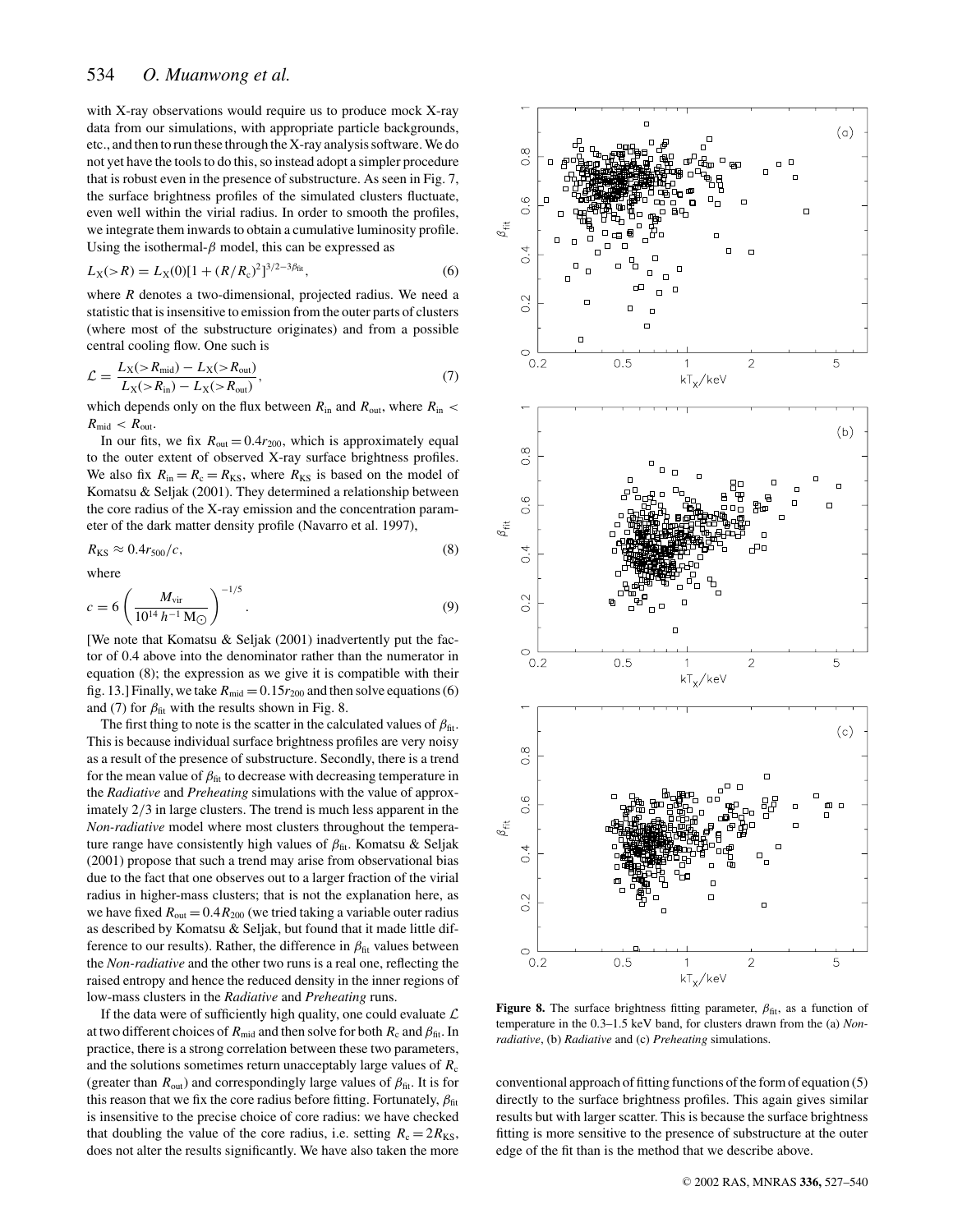The measurement of the  $\beta_{\text{fit}}$  parameter as presented above is far removed from the usual observational practice. Nevertheless, we shall see in Section 4.1 that the total mass within  $r_{200}$  when determined using the parameter is in good agreement with observations.

## **3.5 Cooling flows**

There is currently considerable confusion over the observational evidence for cooling flows in clusters of galaxies. Recent results show not only a deficit of soft X-ray emission lines (e.g. Peterson et al. 2002) but also evidence for low-temperature gas at approximately  $10<sup>5</sup>$  K (Oegerle et al. 2001) and even large amounts of molecular gas (Edge 2001). Our simulations do not have the resolution to investigate cooling flows in detail. Here we simply wish to test whether the standard method of calculating mass deposition rates gives the correct answer.

In this section, we calculate mass deposition rates using two methods: (i) by directly measuring the rate at which gas cools out of the hot intracluster medium to temperatures below  $10^5$  K, and (ii) by measuring the emission from within the cooling radius, defined as the radius within which the gas has a mean cooling time less than 6 Gyr.

Fig. 9 illustrates the two measures of the mass deposition rate for clusters in the *Radiative* and *Preheating* simulations. The solid circles show the actual mass deposition rate averaged over the last few output times in our simulations, corresponding to a time interval of just under 1 Gyr. Although the mass is measured in  $h^{-1}$  M<sub>○</sub>, we have plotted it in units of  $h^{-2} M_{\odot}$  yr<sup>−1</sup> to aid comparison with the predicted rate. The particle resolution limits the measurement of the mass deposition rate to be a multiple of approximately  $3 h^{-2} M_{\odot}$ yr−1. Note that the mass deposition is extremely stochastic in that the mass deposition rate in the first half of this time interval typically differs from that in the second half by a factor of more than 2.

The open squares show the predicted mass deposition rate, defined as

$$
\dot{M}_{\text{pred}} = \frac{L_{\text{X},r_{\text{cool}}}}{5kT_{\text{X},r_{\text{cool}}}/2\mu m_{\text{H}}},\tag{10}
$$

where  $L_{X,r_{\text{cool}}}$  and  $T_{X,r_{\text{cool}}}$  are the bolometric luminosity and mean temperature within the cooling radius within which the gas has a mean cooling time of less than 6 Gyr. The temperature and luminosity here are estimated from emission in the soft band, as described in equations (4) and (14). Although there is a large scatter, the predicted and actual mass deposition rates roughly agree, with no evidence of a systematic bias of one above the other. Because of uncertainties in the definition of the predicted cooling rate, one should not make too much of this agreement. Nevertheless, it does eliminate the possibility, within the context of the models that we simulate, that incorrect interpretation of the X-ray observations has led to a vast overestimate of the actual mass deposition rate in clusters.

## **4 SCALING RELATIONS**

#### **4.1 Temperature–mass relation**

The most direct way to compare the simulated temperature–mass<sup>4</sup> relation between simulated and observed clusters is to use the thermal (mass-weighted) temperature of the gas within a small region

<sup>4</sup> We use temperature–mass rather than mass–temperature because we are complete in mass rather than temperature.



**Figure 9.** The mass deposition rates for clusters drawn from the (a) *Radiative* and (b) *Preheating* simulations. The open squares show the predicted mass deposition rate based on the soft-band X-ray emission from within the cooling radius; the solid circles show the actual mass deposition rate averaged over approximately 1 Gyr.

that is well observed in X-rays. We have already done this and presented the results in a short paper (Thomas et al. 2002), in which we compared the simulations described in this paper with observations of five relaxed clusters using the *Chandra* satellite (Allen, Schmidt & Fabian 2001). In particular, we compared the normalization of the temperature–mass relation for matter within  $r_{2500}$  (where  $r_{\Delta}$  is the radius of the sphere that encloses a mean density of  $\Delta$  times the critical density). The *Non-radiative* simulation agrees with previous simulations of that kind (e.g. Mathiesen & Evrard 2001) in predicting temperatures that are too low for a given mass, whereas both the *Radiative* and *Preheating* simulations reproduce the observations. Unfortunately, spatially resolved temperature data are as yet available only for a few bright clusters, and so the overlap in mass between the observed and simulated clusters is small; nevertheless, there is no reason to expect that our simulated results should not extend up to higher temperatures.

A much larger body of data exists for emission-weighted temperatures of clusters, with poor spatial resolution. In this case some form of modelling is required in order to derive the mass. The emissionweighted temperature, being dominated by the high surface brightness, central regions of the clusters, does not change very much with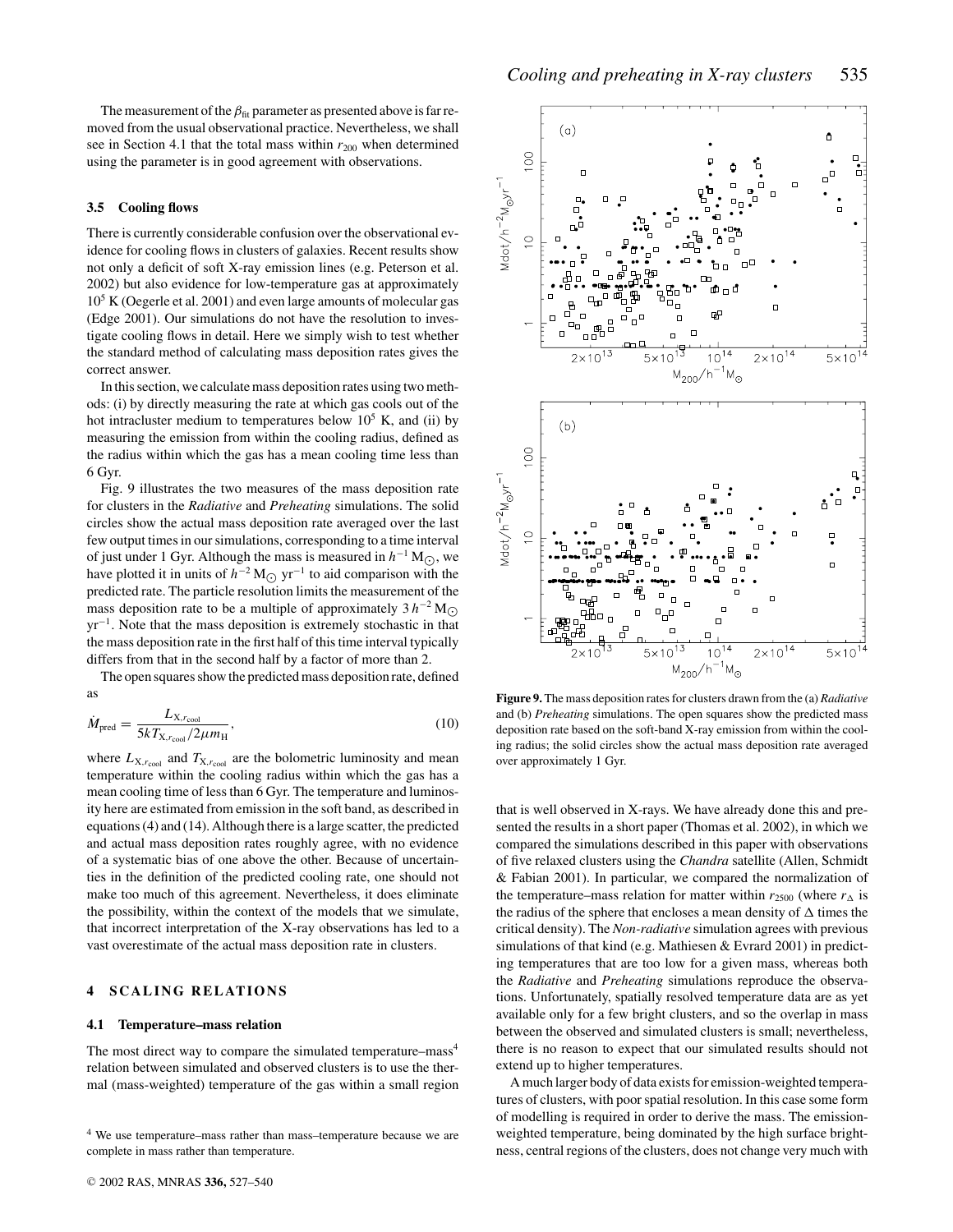$r_{\Delta}$ , but the mass does. Generally, one wants to choose as small a radius as possible in order to minimize the extrapolation outside the region that is well observed in X-rays. On the other hand, theoretical predictions are for the mass within the virial radius ( $\Delta = 111$  in this cosmology). In this paper, we compromise and use  $\Delta = 200$ , as this is the overdensity used in two observational papers with which we wish to compare: Horner, Mushotzky & Scharf (1999) and Xu, Jin & Wu (2001). A third (Finoguenov, Reiprich & Böhringer 2001) uses  $\Delta = 500$  but is easily extrapolated to  $\Delta = 200$  (using  $M \propto \Delta^{-1/2}$ for the isothermal- $\beta$  model at radii much greater than the core radius).

 $kT_{\text{X}}-M_{200}$  relations for the clusters are presented in Fig. 10. We use the cooling table of Raymond & Smith (1977) to calculate the X-ray temperature in the soft band (0.3–1.5 keV), as described in Section 4. The open squares show the temperature calculated using all the particles in the clusters. However, the presence of cold, high-density gas in the cluster cores (and also in infalling subclumps) gives emission-weighted temperatures that are well below the virial temperature of the cluster. Accordingly, we also show as filled circles, for the *Radiative* and *Preheating* runs, the 'coolingflow-corrected temperature' obtained by omitting emission from within the cooling radius, as defined in Section 3.5. The change is most important for high-mass clusters, for which it has the effect of both tightening the relation and bringing it closer to the predicted slope of 2/3. The cooling flow correction does not work very well for clusters in the *Non-radiative* simulation, which have cool, dense gas at all radii: for this run, therefore, we show instead the effect of omitting all gas particles with cooling times shorter than 6 Gyr.

Most of our clusters are smaller than those for which X-ray masses have been determined. Hence, to facilitate comparison with observations, we fitted a power law to the temperature–mass relation for clusters more massive than  $5 \times 10^{13} h^{-1} M_{\odot}$ . Table 1 lists the normalization,  $A$ , and slope,  $\alpha$  of the relation

$$
kT_{\rm X} = A \left[ M_{200} / \left( 3 \times 10^{14} \, h^{-1} \, \text{M}_{\odot} \right) \right]^{1/\alpha} \, \text{keV},\tag{11}
$$

where we have chosen to normalize at a mass scale of  $3 \times$  $10^{14} h^{-1} M_{\odot}$  – towards the upper end of our simulated catalogue but the lower end of most observed ones.

We have divided Table 1 into three parts. In the first, we list results from previous simulations: EMN96 – Evrard, Metzler & Navarro (1996); BN98 – Bryan & Norman (1998); T2001 – Thomas et al. (2001); ME01 – Mathiesen & Evrard (2001). These use various cosmologies, but fortunately the results do not seem to be very sensitive to this. Much more important is the resolution of the simulation. Thus ME01 have higher resolution than previous simulations (unfortunately they do not state their precise mass resolution in the paper) and find a lower normalization; our current simulations have a higher resolution again and lower the normalization still further. The reason why the increasing resolution lowers the emission-weighted temperature of the gas is the presence of cold, dense gas in subclumps. When we exclude gas with a cooling time of less than 6 Gyr from the calculation, then we find that the emission-weighted temperature rises once more to a similar value to that found in the earlier, low-resolution simulations.

The middle section of Table 1 shows results for the clusters described in the current paper for emission in the soft band, 0.3– 1.5 keV, both with and without the inclusion of gas within the cooling radius. The cooling flow correction has little effect on clusters in the *Non-radiative* simulation, mainly because of the presence of cool gas in infalling subclumps (the effect of removing all gas with



**Figure 10.** The X-ray temperature versus mass relation for the (a) *Nonradiative*, (b) *Radiative* and (c) *Preheating* simulations. The open squares show the total soft-band X-ray temperature, whereas the filled circles exclude emission from (a) gas with short cooling times, or  $(b, c)$  gas within the cooling radius. The different lines are from observations (Horner et al. 1999) using mass estimates from galaxy velocity dispersions (dashed line), X-ray temperature profiles (dot-dashed line), the isothermal- $β$  model (dotted line), and emissivity profiles derived by surface brightness deprojection (tripledot-dashed line).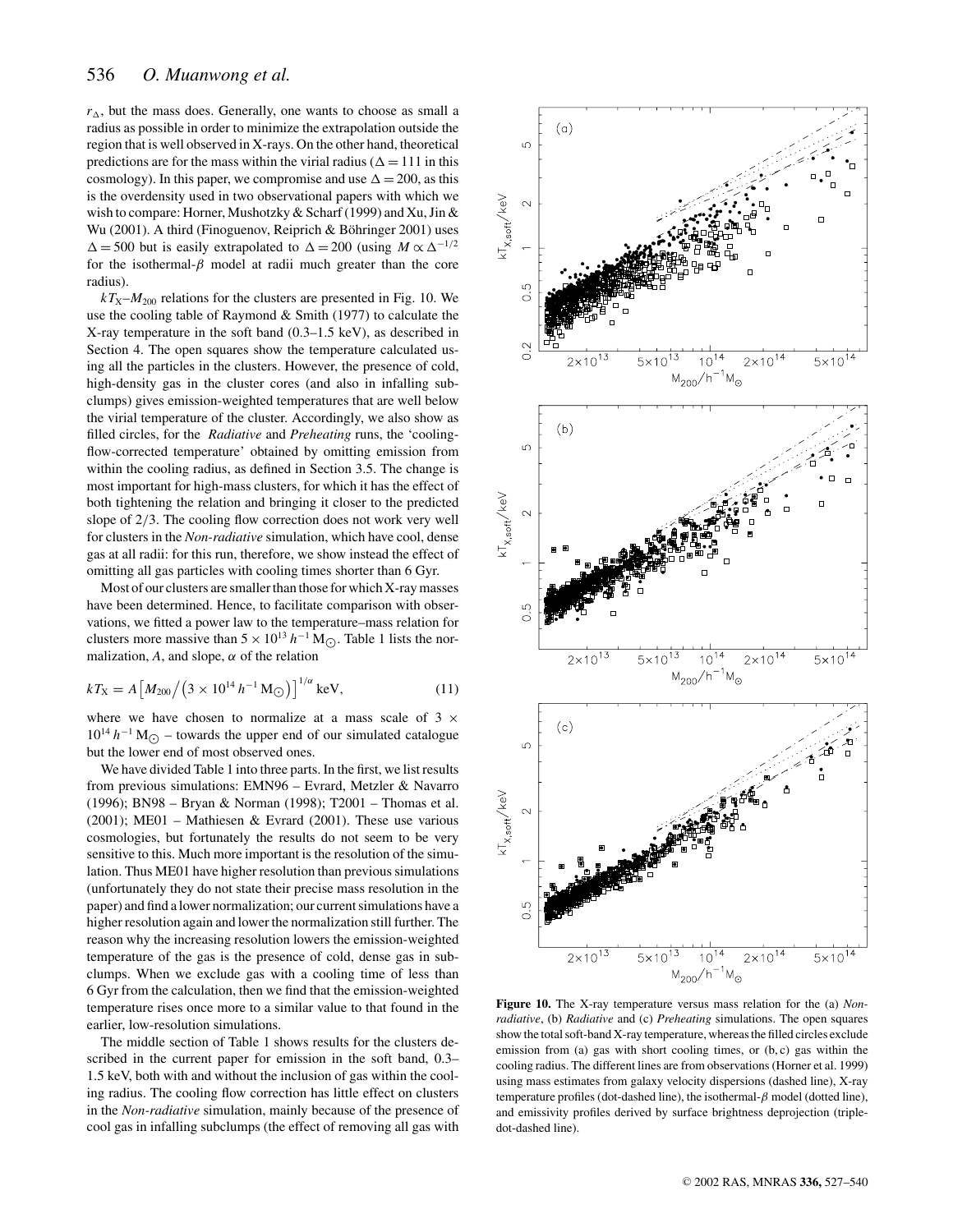**Table 1.** Power-law fits to the observational and simulated temperature– mass relations of X-ray clusters: cluster sample; slope of relation,  $\alpha$ ; value of  $kT$ /keV at  $3 \times 10^{14} h^{-1}$  M<sub>(0</sub>, A.

| Sample            |                                       | $\alpha$ | A       |
|-------------------|---------------------------------------|----------|---------|
| EMN96             | Soft band                             | 1.50     | 3.6     |
| <b>BN98</b>       | Bolometric                            | 1.50     | 2.9     |
| T <sub>2001</sub> | Bolometric                            | 1.50     | 3.6     |
| ME01              | Broad band, high res.                 | 1.51     | 2.6     |
| Non-radiative     | <b>Bolometric</b>                     | 1.50     | 2.1     |
|                   | Bolometric, $t_{\text{cool}} > 6$ Gyr | 1.51     | 3.3     |
| Non-radiative     | Soft band                             | 1.69     | 2.0     |
|                   | Cooling flow corrected                | 1.69     | $2.2\,$ |
| Radiative         | Soft band                             | 1.96     | 2.8     |
|                   | Cooling flow corrected                | 1.64     | 3.4     |
| Preheating        | Soft band                             | 1.67     | 3.2     |
|                   | Cooling flow corrected                | 1.61     | 3.5     |
| HMS99             | Velocity dispersions                  | 1.53     | 3.8     |
|                   | Temperature profiles                  | 1.48     | 5.1     |
|                   | Emissivity profiles                   | 2.06     | 3.7     |
|                   | Isothermal- $\beta$ model             | 1.78     | 4.4     |
| FRB01             | Isothermal- $\beta$ model             | 1.67     | 4.1     |
|                   | Polytropic- $\beta$ model, low T      | 1.87     | 4.3     |
|                   | Polytropic- $\beta$ model, high T     | 1.48     | 4.4     |
| XJW01             | NFW model                             | 1.81     | 4.9     |
|                   | Isothermal- $\beta$ model             | 1.60     | 4.3     |

short cooling times is much larger and was shown in the first part of the table). On the other hand, gas with a short cooling time in the *Radiative* and *Preheating* simulations resides primarily in the cores of large clusters and its omission does significantly raise the emission-weighted temperature. In a previous paper (Pearce et al. 2000), it was shown that radiative cooling *raises* the temperature of the intracluster medium, and we confirm that result. Unfortunately, this is cancelled by the lower temperature obtained by moving to higher resolution, so that the net effect is to give temperature normalizations that are little changed over earlier, non-radiative, lowresolution simulations

In the lower portion of Table 1, we present some observational determinations of cluster temperatures: HMS99 – Horner et al. (1999); FRB01 – Finoguenov et al. (2001); XJW01 – Xu et al. (2001). It is noticeable that various methods provide very different scaling relations, in both normalization and slope. The two methods that provide the best agreement with the simulations are those that combine optical velocity dispersions either with *ASCA* temperatures or with surface-brightness deprojection of *Einstein* data to create emissivity profiles (White, Jones & Forman 1997). Unfortunately, these are the least reliable, as mass estimates from velocity dispersions are prone to projection effects (e.g. van Haarlem, Frenk & White 1997). Also, the deprojection method requires a large extrapolation from  $\Delta \approx 2000$  out to  $\Delta = 200$ . The highest normalization is provided by using resolved temperature profiles. In principle this should be the most accurate method, but as yet the temperature profiles are poorly determined and a high degree of modelling is required. In two papers by Nevalainen, Markevitch & Forman (1999, 2000), for example, the enclosed gas mass fraction in the clusters A401 and A3571 can be seen to be steeply rising at the virial radius, contrary to expectation.

The greatest degree of consensus is given by different authors using the isothermal- $\beta$  model, which is another way of saying that different groups measure the same relationship between  $\beta_{\text{fit}}$  and temperature. In this model, the mass profile is

$$
M(
$$

which gives a mass within  $r_{200}$  of

$$
M_{200} \approx 7.69 \times 10^{13} \left(\frac{\beta_{\text{fit}} kT}{\text{keV}}\right)^{3/2} \left(\frac{r_{200}^2}{r_c^2 + r_{200}^2}\right)^{3/2} h^{-1} M_{\odot}.
$$
\n(13)

In most cases  $r_{200} \gg r_c$ , so that the correction term in the above equation for the finite core radius is approximately unity.

The most extensive analysis of this kind was performed by Finoguenov et al. (2001) for the HIFLUGCS (Highest X-ray Flux Galaxy Cluster Sample) from the *ROSAT* All-Sky Survey. They used  $\beta_{\text{fit}}$  values taken from fits to the *ROSAT* PSPC data and temperatures mostly from *ASCA*. Where information on temperature gradients was available, they generalized the  $\beta$  model to allow a polytropic equation of state, and this gave very similar results. A similar result is found by Xu et al. (2001) using a smaller sample, and by Horner et al. (1999) using *ASCA* data on 38 clusters from Fukazawa (1997). The slopes of the observed temperature–mass relations are slightly steeper than 1.5, reflecting the fact that the measured values of  $\beta_{\text{fit}}$  are a slowly increasing function of mass, as we found for the simulated clusters in Section 3.4.

To test whether the temperature–mass relation using the isothermal- $\beta$  model is consistent with the observations, we estimate the masses of the simulated clusters using equation (13) and the values of  $\beta_{\text{fit}}$  from Section 3.4. The resulting scaling relation, shown in Fig. 11, is fully consistent with the observations. We do not want to overinterpret this result, as the method of determining  $\beta_{\text{fit}}$  in Section 3.4 is far removed from the analysis that is carried out on real X-ray data. Ideally, one would create mock observations from the simulations and analyse them in the same way, but that is a complex procedure that is beyond the scope of the present paper. Nevertheless, we tentatively conclude that the isothermal- $\beta$  model underestimates cluster masses and that there is no disagreement between the masses of simulated and real clusters.

## **4.2 Luminosity–temperature relation**

We define the bolometric X-ray luminosity, estimated from emission in the soft band, as

$$
L_{\rm X} = \frac{\Lambda_{\rm bol}(T_{\rm X})}{\Lambda_{\rm soft}(T_{\rm X})} \sum_{i} \frac{m_i \rho_i \Lambda_{\rm soft}(T_i, Z)}{(\mu m_{\rm H})^2},\tag{14}
$$

where  $\mu m_H = 10^{-24}$  g is the mean molecular mass,  $T_X$  is the softband X-ray temperature as defined in equation (4), and  $\Lambda_{bol}$  and  $\Lambda_{soft}$ are the bolometric and soft-band cooling functions, respectively.

 $L_X$  is plotted against  $T_X$  both with and without emission from within the cooling radius in Fig. 12. We have restricted the temperature ranges to those for which the catalogues are reasonably complete (as judged by looking at the upper locus of the points in Fig. 10). Also shown on the figure are observed relations from Xue & Wu (2000) who provided a compilation of observed X-ray temperatures and luminosities from the literature. Their sample was divided into three subsamples: groups (below 1 keV), clusters (above 1 keV), and the mixture of the two. Their best fit of each category is shown as the dashed, dot-dashed and dotted lines in the figure.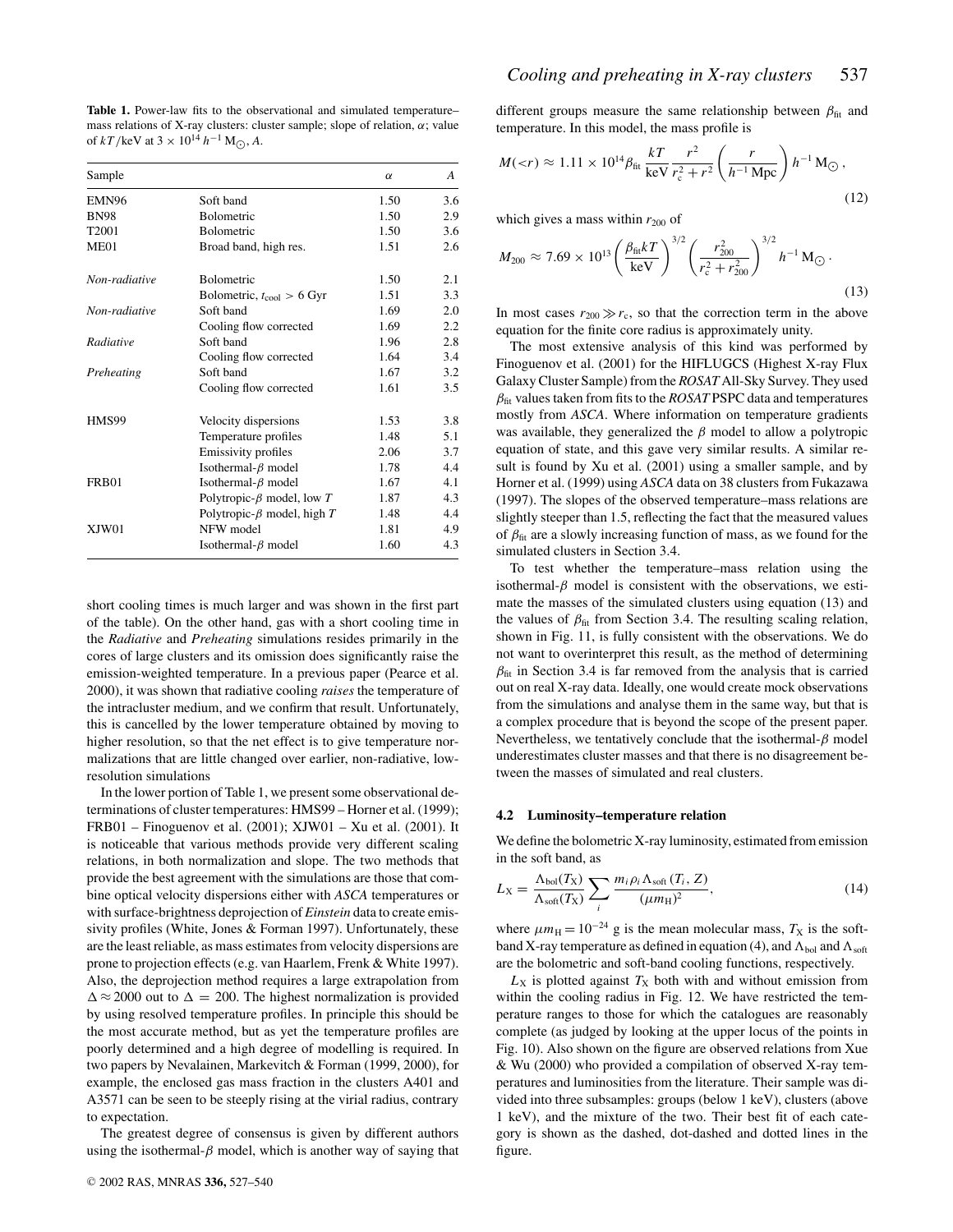

**Figure 11.** The X-ray temperature versus mass relation for the (a) *Nonradiative*, (b) *Radiative* and (c) *Preheating* simulations, where the mass is estimated from the isothermal- $\beta$  model. The dotted, dashed and dot-dashed lines are observed masses using isothermal- $\beta$  model from HMS99, FRB01 and XJW01, respectively.

The first thing to note is that the luminosities of the clusters in the *Non-radiative* simulation are much greater than for observed clusters. These are much reduced, however, by the removal of gas with short cooling times. At temperatures above 1 keV, the uncor-

rected relation follows the self-similar relation  $L_X \propto T_X^2$  expected for bremsstrahlung radiation. At lower temperatures, the luminosity might be expected to exceed the self-similar prediction because of the added flux from line emission, but in fact it is reduced. This is because the cores of the smaller clusters are relatively less well resolved. We do not regard this lack of resolution as important because the gas in the core has a short cooling time and contributes a negligible amount to the total emission in the *Radiative* and *Preheating* simulations.

Both the *Radiative* and *Preheating* simulations show  $L_X-T_X$  relations that lie much closer to the observations. The agreement is best for  $kT_X > 1$  keV, less so at lower temperatures. This may be because we have not raised the entropy sufficiently in the cores of these systems. However, the observational determination of the Xray luminosity of low-temperature clusters is very hard (see e.g. Helsdon & Ponman 2000; Wu & Xue 2002a; Voit et al. 2002) and so the lack of agreement is not so serious. For both simulations, but most especially for the *Radiative* one, omission of gas within the cooling radius vastly reduces the scatter and brings the outliers down to the main relation.

## **5 CONCLUSIONS**

We have analysed the properties of clusters drawn from three  $N$ -body, hydrodynamical simulations of the  $\Lambda$ CDM cosmology. Each uses the same initial conditions but varies in its treatment of the gas physics: a standard adiabatic, *Non-radiative* model; a *Radiative* model that includes radiative cooling of the gas; and a *Preheating* model that also includes cooling but in addition impulsively heats the gas prior to cluster formation. Each simulation generated over 500 clusters, complete in mass down to  $1.18 \times 10^{13} h^{-1}$  M<sub>○</sub>.

The *Non-radiative* simulation does not reproduce the observations but was used as a test of the simulation procedure. The clusters drawn from this simulation show no signs of numerical heating and behave self-similarly in their properties.

Both the *Radiative* and the *Preheating* simulations reproduce three key observational relations:

(i) The entropy in the cores of low-mass clusters lies above the self-similar relation. The measured value at  $0.1r_{\text{vir}}$  tends towards a value of approximately 100*h*−1/<sup>3</sup> keV cm2 at low masses, with very large scatter.

(ii) The luminosity–temperature relations are much reduced in normalization relative to the *Non-radiative* simulation, and lie close to the observed relation above 1 keV once corrected for cooling flow emission. At lower temperatures we still seem to overpredict the X-ray luminosity, although the observational errors are large.

(iii) We have shown in an earlier paper (Thomas et al. 2002) that the temperature–mass relation in the inner parts of clusters, within  $r_{2500}$ , agrees with observations. In this paper we reproduce earlier results that show that simulated cluster masses within  $r_{200}$  are significantly greater than observed ones for a given cluster temperature. However, we show that the use of the isothermal- $\beta$  and related models can lead to an underestimate of cluster masses, and once this is taken into account the observations and simulations are once again brought into agreement. The implications of this for the determination of  $\sigma_8$  from the observed cluster temperature function are the subject of a separate paper, in preparation.

The basic explanation for the agreement in the properties of simulated and observed clusters is an increase in entropy in the cluster cores, over and above that expected in an adiabatic simulation. In the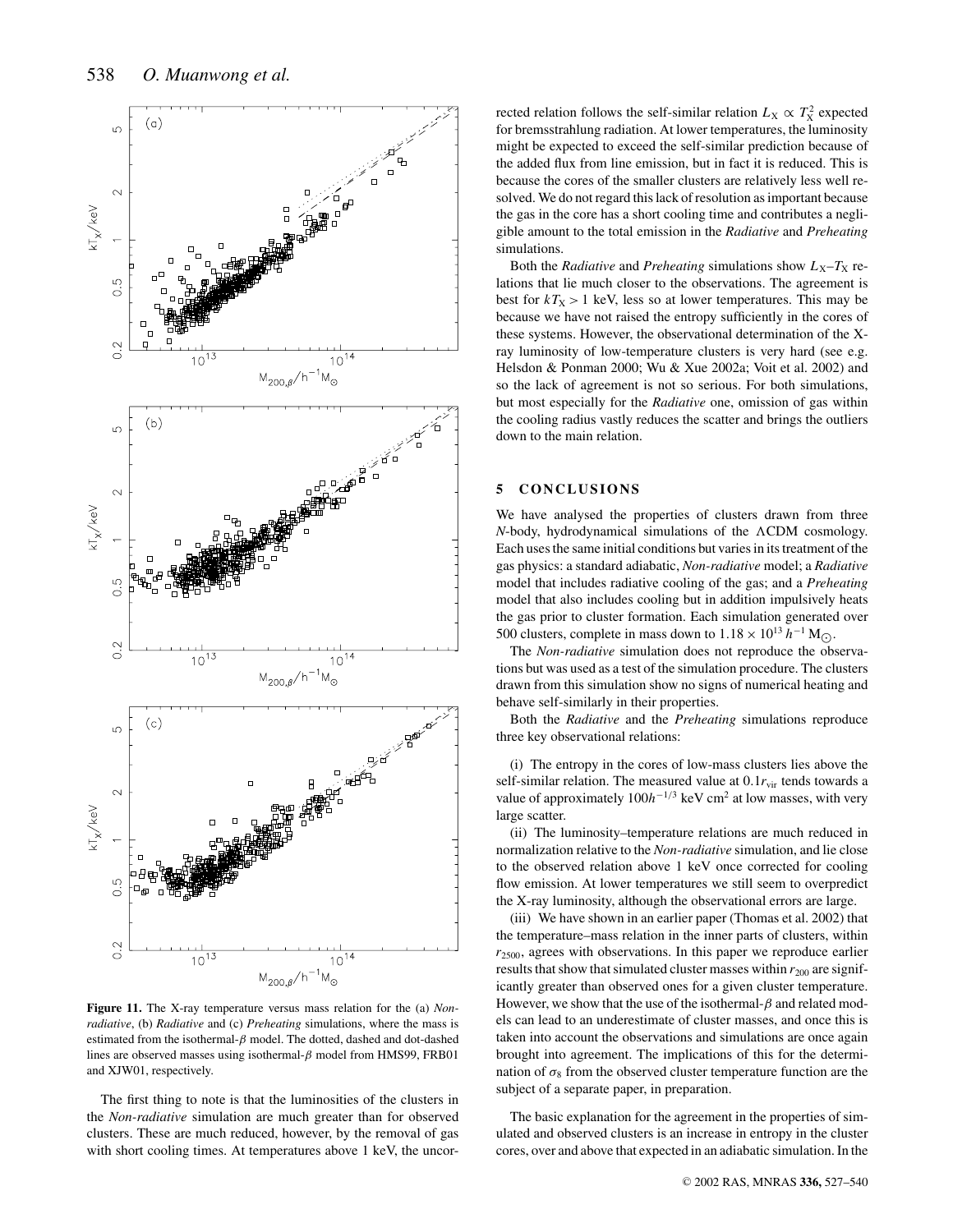

**Figure 12.** The bolometric X-ray luminosity versus temperature as estimated from the soft band for the (a) *Non-radiative*, (b) *Radiative* and (c) *Preheating* simulations. The open squares use the total soft-band emission, whereas the filled circles exclude emission from (a) gas with short cooling times, or (b, c) gas within the cooling radius. The dashed, dot-dashed and dotted lines are observed relations from Xue & Wu (2000); the solid line in panel (a) shows the self-similar relation  $L_X \propto T_X^2$ .

## *Cooling and preheating in X-ray clusters* 539

*Radiative* simulation this occurs via the removal of low-entropy gas by radiative cooling, whereas in the *Preheating* simulation it comes about through the imposed energy increase at high redshift. These two mechanisms differ considerably in the amount of cooled gas that results: at the end of the simulations the global cooled baryon fractions are 15 and 0.4 per cent, respectively, bracketing the observed value. Thus, while neither model is a correct description of clusters, one might expect that the true model gives rise to similar entropy profiles.

We showed that the mass deposition rate in cooling flows, i.e. the amount of gas cooling to low temperatures in the cluster cores, is reasonably well approximated by the usual method of dividing the luminosity by the enthalpy within the cooling radius within which the mean cooling time is equal to 6 Gyr. However, the actual mass deposition rate is highly stochastic and may be driven by the infall of high-density subclumps. Higher resolution simulations are required to investigate this further.

In the simulations that we have described in this paper, the cooling is limited by the numerical resolution. Future simulations will move to higher resolution and will have to include the feedback of energy from supernovae. This will act as a form of preheating, thus removing the ad hoc nature of the current model, although it may be that other heating mechanisms are also required. We fully expect that realistic models will emerge that successfully replicate all the observed features of the intracluster medium.

## **ACKNOWLEDGMENTS**

The simulations described in this paper were carried out on the Cray T3E at the Edinburgh Parallel Computing Centre as part of the Virgo Consortium investigations of cosmological structure formation. OM is supported by a DPST Scholarship from the Thai Government; PAT is a PPARC Lecturer Fellow.

## **REFERENCES**

- Allen S. W., Fabian A. C., 1998, MNRAS, 297, L57
- Allen S. W., Schmidt R. S., Fabian A. C., 2001, MNRAS, 328, L37
- Arnaud M., Evrard A. E., 1999, MNRAS, 305, 631
- Balogh M. L., Pearce F. R., Bower R. G., Kay S. T., 2001, MNRAS, 326, 1228
- Blanchard A., Valls-Gabaud D., Mamon G. A., 1992, A&A, 264, 365
- Bower R. G., Benson A. J., Lacey C. G., Baugh C. M., Cole S., Frenk C. S., 2001, MNRAS, 325, 497
- Bryan G. L., 2000, ApJ, 544, L1
- Bryan G. L., Norman M. L., 1998, ApJ, 495, 80 (BN98)
- Carlberg R. G., Yee H. K. C., Ellingson E., Abraham R., Gravel P., Morris S., Pritchet C. J., 1996, ApJ, 462, 32
- Cavaliere A., Fusco-Femiano R., 1976, A&A, 49, 137
- Cole S., 1991, ApJ, 367, 45
- Couchman H. M. P., 1991, ApJ, 368, L23
- Couchman H. M. P., Thomas P. A., Pearce F. R., 1995, ApJ, 452, 797
- David L. P., Arnaud K. A., Forman W., Jones C., 1990, ApJ, 356, 32 Edge A. C., 2001, MNRAS, 328, 762
- Edge A. C., Stewart G. C., 1991, MNRAS, 252, 414
- Eke V. R., Navarro J. F., Frenk C. S., 1998, ApJ, 503, 569
- Evrard A. E., Henry J. P., 1991, ApJ, 383, 95
- Evrard A. E., Metzler C. A., Navarro J. F., 1996, ApJ, 469, 494 (EMN96)
- Finoguenov A., Reiprich T. H., Böhringer H., 2001, A&A, 368, 749 (FRB01)
- Frenk C. S. et al., 1999, ApJ, 525, 554
- Fukazawa Y., 1997, PhD thesis, Univ. Tokyo